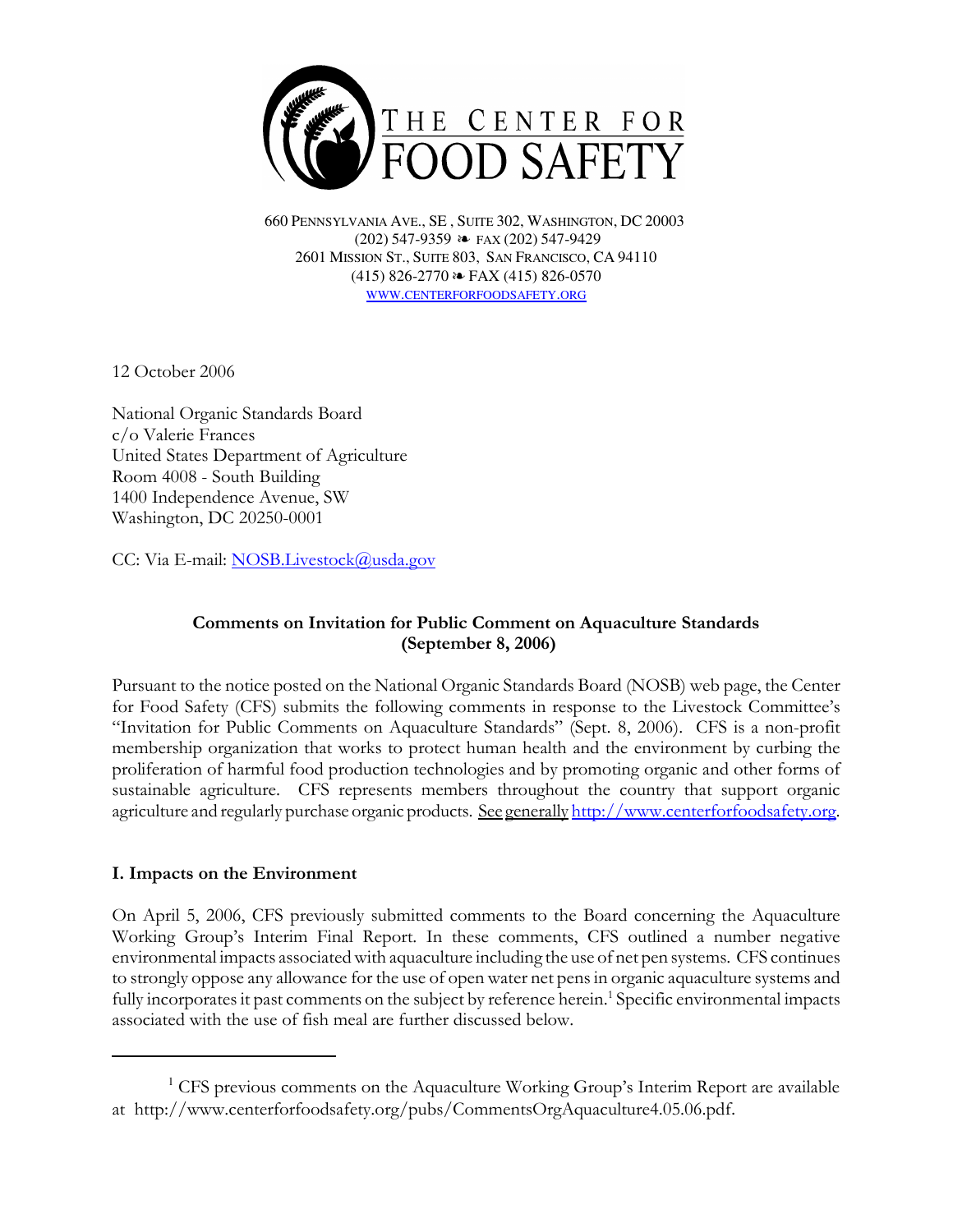## II. Comments from organic consumers and stakeholders on their expectations and explanations of the differences between organic aquaculture and conventional aquaculture methods and products.

CFS is aware of a survey concerning consumer perception of organic aquaculture conducted by the New Jersey Department of Agriculture, Fish & Seafood Program.<sup>2</sup> The study, entitled "Identification and Evaluation of Viable Market Opportunities for Organically-Grown Aquatic Products"3 identifies a number of reasons consumers seek to purchase organic seafood. Ninety-five (95%) of consumers believe that the major advantage of organic seafood will be that it is chemical/pesticide free, and illustrates major concerns over contaminant levels in seafood.<sup>4</sup> Additionally, fifty-nine (59%) of consumers state they will purchase organic seafood because it represents ecological soundness.<sup>5</sup> Rather incorrectly, the survey concludes that consumers focus solely on the end product of organic systems and not the process. While product safety - rather than environmental considerations - may be a driving force behind organic purchases, such values are inextricably linked to ecologically sound production processes. Such a linkage is a principle reason for Congressional passage of the Organic Foods Production Act (OFPA).<sup>6</sup> Indeed, concerns over contaminants and ecological soundness are comments about both the end product and the underlying processes. Consumer concern and valuation of these two issues reflects that consumers expect organic seafood to be managed and raised in systems that are as ecologically sound as possible, and include ways to limit contact with environmental contaminants. This linkage should be recognized in viewing the proposed allowance of 12% fish meal - a practice that will increase contaminant levels in organic seafood and will support the ecologically damaging production method of using large quantities of wild harvested forage fish.

## III. Use of Fish Meal

Will organic consumers find the temporary 12% fish oil and fish meal allowances acceptable and what will consumer reaction be if (in a worst case scenario) certain aquaculture products no long qualify as organic after the seven year fish oil and fish meal allowance period expires?

<sup>4</sup> <u>Id.</u> at 26.

 $^5$  <u>Id.</u>

 $2^{\circ}$  CFS is also in the process of polling its 40,000 True Food Network members to further assess their expectations of seafood labeled as organic. As soon as CFS has complete an analysis of the data collected, it will forward the results to the Board.

<sup>&</sup>lt;sup>3</sup> The report is available at http://www.ams.usda.gov/tmd/FSMIP/FY2004/NJ0428.pdf

<sup>&</sup>lt;sup>6</sup> See e.g. 136 Cong. Rec. S1107-03 (Feb 8, 1990)(Sen. Leahy speaking about the Organic Foods Production Act and food contaminants and stating "Organic farming can be part of the solution by promoting ecological farming and improving food safety.")(emphasis added).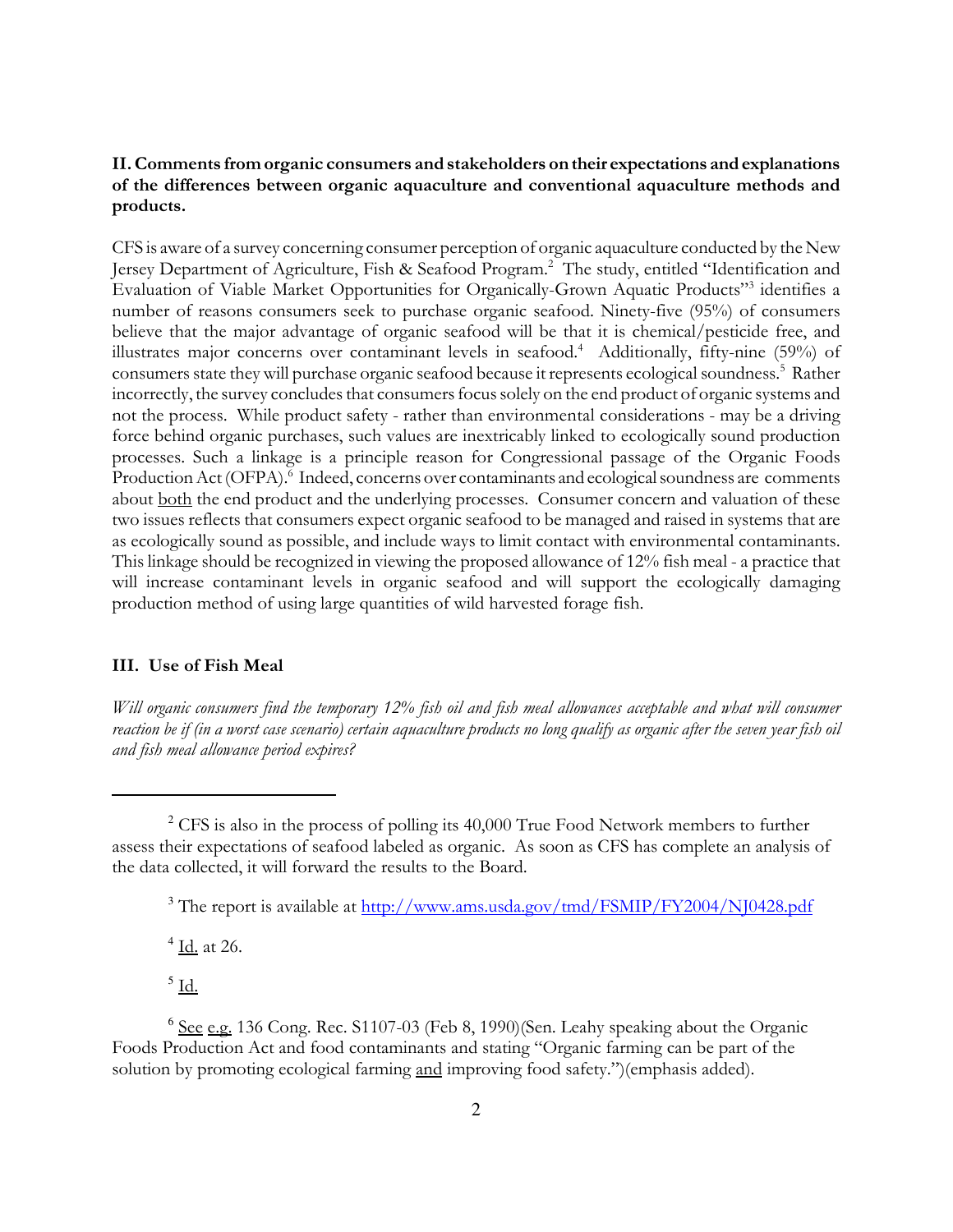The Livestock Committee's proposed allowance of 12% fish meal offered in this document comes without context as to why the Aquaculture Working Group's prior proposal option to not allow fish meal was not chosen, how the 12% figure was reached and why seven years is suggested as a "temporary" allowance period. CFS believes that non-organic fish meal should not be allowed for use in organic aquaculture. CFS believes that the 12% fish meal allowance is wrong for several reasons:

- It Is Contrary to Law. Use of non-organic fish meal in organic aquaculture is contrary to the OFPA, implementing regulations and prior NOSB recommendations
- It Is Contrary to Consumer Expectations on Contaminants. Consumers expect organic production methods to limit the environmental contaminants found in organic fish. Use of fish meal from wild fisheries will elevate the level of environmental contaminants in the end seafood product.
- It Is Contrary to Consumer Expectations of Ecologically Sound Production Methods. Consumers expect organic fish to be produced in an ecologically sound manner and use of fish meal produced from wild fisheries is not an ecologically sound practice.

# 1. Use of Conventional Fish Meal in Organic Aquaculture Is Illegal

The Aquaculture Working Group and Livestock Committee's consideration of allowing up to 12% of the diet in fish meal ignores legal restrictions under the OFPA. A thorough analysis of the statute, regulations and NOSB recommendations makes it clear that use of fish meal from capture fisheries as a feed for organic aquaculture is illegal.

Pursuant to the OFPA, any fish used for food are defined as "livestock."<sup>7</sup> Furthermore, fish meal is a product derived from livestock and used for livestock consumption and, as such, is an "agricultural product."<sup>8</sup> Fish meal is also an edible material consumed by livestock for its nutritional value and as

However, the definition's exclusion aquatic animals is "pending future development of detailed standards for specific aquatic animals." 65 Fed. Reg. 13512, 13517 (March 13, 2000).

 $8$  7 U.S.C. § 6502(1).

 $7$  7 U.S.C §6502(11). The National Organic Program regulations define livestock as:

Any cattle, sheep, goat, swine, poultry, or equine animals used in food or in the production of food, fiber, or other agricultural-based consumer products; wild or domesticated game; or other nonplant life, ecept such term shall not include aquatic animals, or bees for the production of food, fiber, feed or other agricultural-based consumer products." 7 C.F.R. §205.2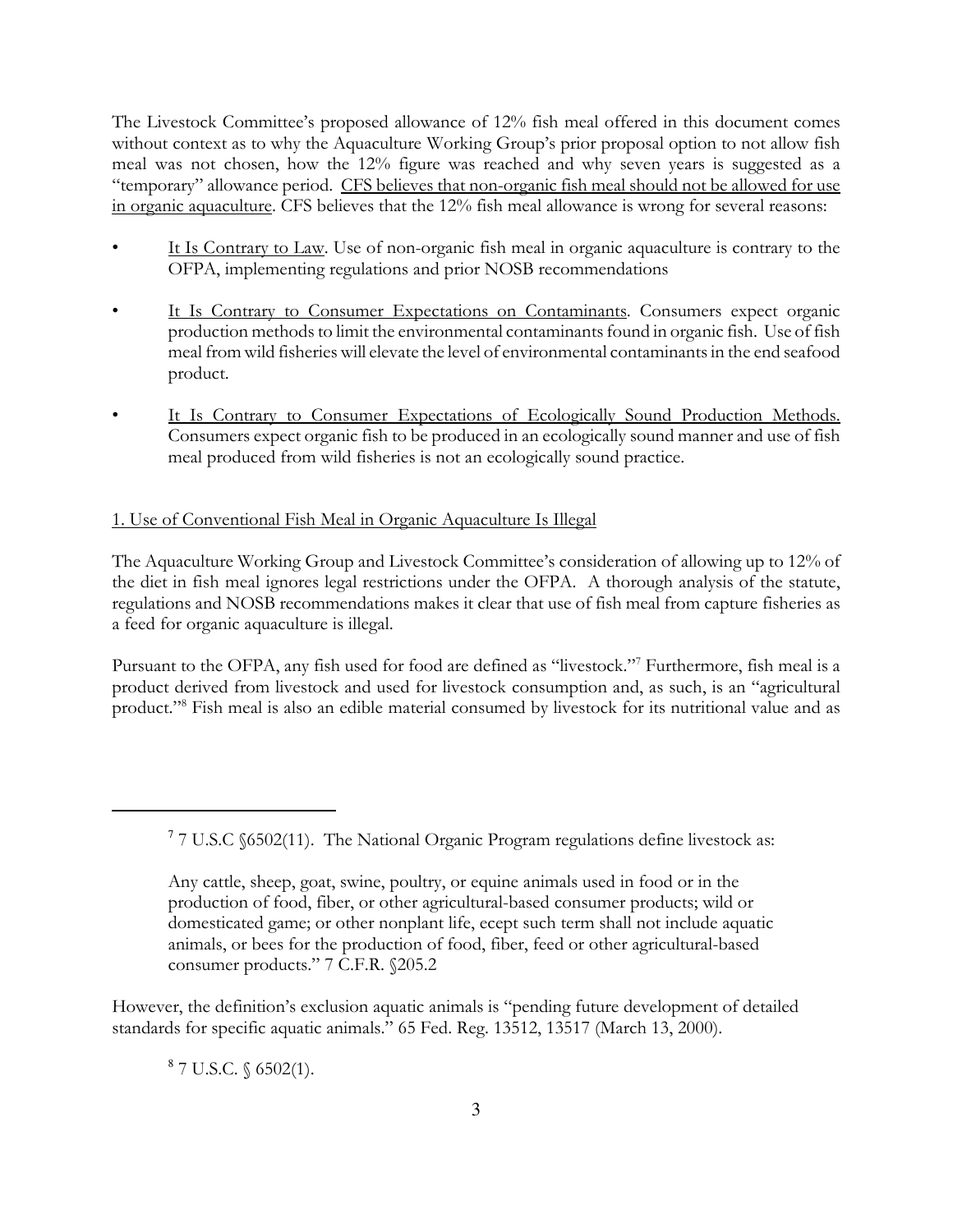such a "feed."<sup>9</sup> The existing regulations provide that "the producer of organic livestock operation must provide livestock with a total feed ration composed of agricultural products, including pasture and forage, that are organically produced and, if applicable, organically handled."<sup>10</sup> Accordingly, any feed that consists of, whole or in part, the agricultural product of fish meal, must be organically produced and handled.<sup>11</sup> As recently determined in the case of Harvey v. Johanns,<sup>12</sup> the OFPA requires that all livestock be fed a feed ration that is a 100% organic. As the court asserted, such an interpretation of "total feed ration" is consistent with the legislative history of the OFPA.<sup>13</sup>

It is clear that there are currently no organically caught wild fish. Creation of fish meal without the 100% use of organic fish means that fish meal cannot be a feed and agricultural product that conforms to the requirements for use in livestock that are raised organically. This does not mean that fish meal can never be organic feed, it means that an organic fish meal industry will have to develop by creating fish meal from species of fish produced organically initially without the use of any fish meal.<sup>14</sup>

CFS is aware that there are exceptions to the 100% organic feed ration requirement, namely in the form of allowances for use of non-synthetic and allowable synthetic substances as feed additives and feed supplements.<sup>15</sup> Fish meal for use in aquaculture does not fall within these exceptions. First, a feed additive is defined under regulations as "a substance added to feed in micro quantities to fulfill a specific nutritional need; ie. essential nutrients in the form of amino acids, vitamins, and minerals."<sup>16</sup> Clearly, use of fish meal in aquaculture, up to even 12%, cannot be considered added to feed in "micro quantities." Second, a feed supplement is "a combination of feed nutrients added to livestock feed to improve the nutrient balance or performance of the total feed ration and intended to be: (1) diluted with other feeds when fed to livestock; (2) offered free choice with other parts of ration if separately

<sup>10</sup> 7 C.F.R. §205.237.

 $11$  CFS notes that the fish species used to make fish meal are commonly referred to as forage fish.

 $12$  396 F.3d 28 (1<sup>st</sup> Cir. 2005).

<sup>13</sup> Id. at 43, n.7 (citing S. Rep No. 101-357 1990 USCCAN 4656,5222 and stating that livestock must be fed 100 percent organically grown feed).

<sup>14</sup> See NOSB Livestock Committee Directive for Fish Meal, Nov. 21, 2004 (stating "Organic Fishmeal will not be available unless standards for Wild Caught Organic Fish and/or Aquaculture are developed.").

<sup>16</sup> 7 C.F.R. §205.2.

<sup>&</sup>lt;sup>9</sup> The term "feed" encompasses all agricultural commodities, including pasture ingested by livestock for nutritional purposes. 7 C.F.R. §205.2

 $15$  7 C.F.R. §205.237(a).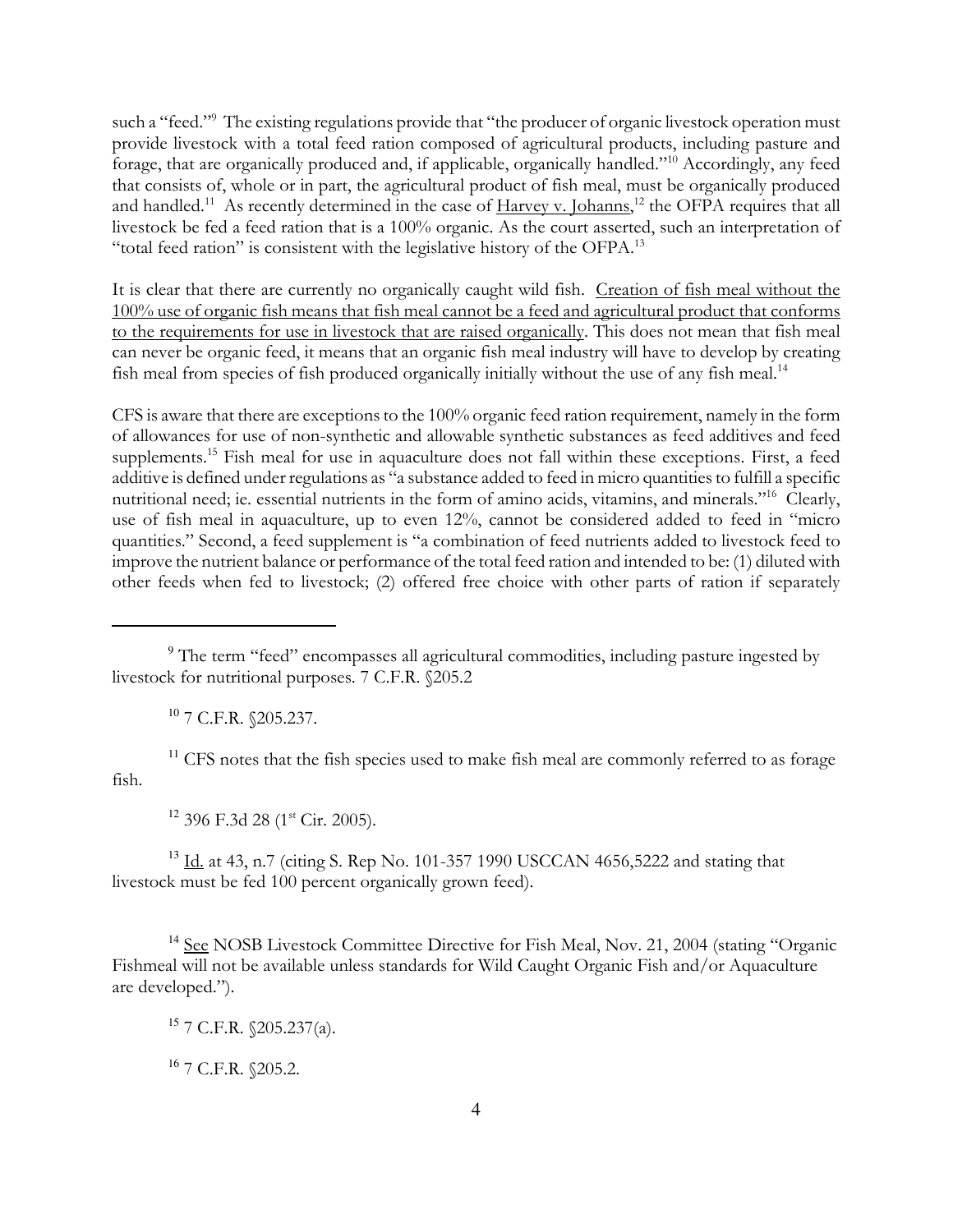available; or (3) further diluted and mixed to produce a complete feed."<sup>17</sup> When used in aquaculture fish meal is not a feed supplement. Only a tortured reading of the definition "fish meal" would suggest that it is a combination of feed nutrients and that use of up to 12% would be a supplement to otherwise organic feed. While the NOSB has determined that existing fish meal preserved with natural substances could be a feed supplement, the Board clearly concluded that this did not apply to the use of fish meal in organic aqauculture.<sup>18</sup> The National Organic Program concurred that the NOSB's fish meal decision applicability to aquaculture standards was left for future consideration by the Board.<sup>19</sup>

In sum, the fish meal used in the feed ration of an organic fish must be obtained from organic sources. No such source for organic fish meal exists at this time. Further, non-organic fish meal derived from wild caught forage fish meets neither the status of feed additive nor feed supplement under existing USDA regulations. Simply put, an 88% organic feed ration is not a 100% organic feed ration as required under the OFPA and the implementing regulations.

#### 2. Use of Conventional Fish Meal Is Contrary to Consumer Concerns on Contaminants

The NJ Department of Agriculture survey suggests that there is no consumer concern about fish feeds. The survey found "no discussion of possible implications for marine ecosystems of feeding fish to higher-level predators" and "discussion centered entirely on the diets being unnatural."<sup>20</sup> However, this is not the case. The fish meal issue is directly intertwined with consumers' significant expectation on the level of contaminants in organic seafood.<sup>21</sup>

 $17$  Id.

<sup>18</sup> See NOSB Livestock Committee Directive for Fishmeal, Nov. 21, 2004 (stating "the status of fishmeal for use in organic aquaculture will be considered during the development of NOP aquaculture standards."). The NOSB added that should standards and definitions for the production of organic fishmeal be developed then organic fish meal must be used as feed, feed supplements, or feed additives for any organic livestock. It follows from this recommendation that any determination that existing fish meal is a feed supplement is at best temporary and not applicable to organic aquaculture uses. NOSB Livestock Committee Directive for Fishmeal, Nov. 21, 2004; See also NOSB, Final Recommendation, Livestock Feed Standard (June 2, 1994)(stating "Feed supplements fed to livestock directly or as a supplement to feed rations shall be certified organically produced").

<sup>19</sup> See USDA Response to NOSB Feedback on Issue Statements: Fishmeal, Inerts, Antibiotics, and Scope of Authority, Issue 1. Fishmeal (Mar. 10, 2005); See also, 65 Fed Reg. 13529 (Mar. 13, 2000)(USDA concurring that it will later develop detailed aquatic animal standards because of differences from the management of other livestock).

<sup>20</sup> NJ Dept of Ag Study at 20.

 $21$  See Center for Food Safety, The Catch With Seafood: Human Health Impacts of Drugs & Chemicals Used by the Aquaculture Industry (2005) available at http://www.centerforfoodsafety.org/thecatchwithseafoodaquaculturereport.cfm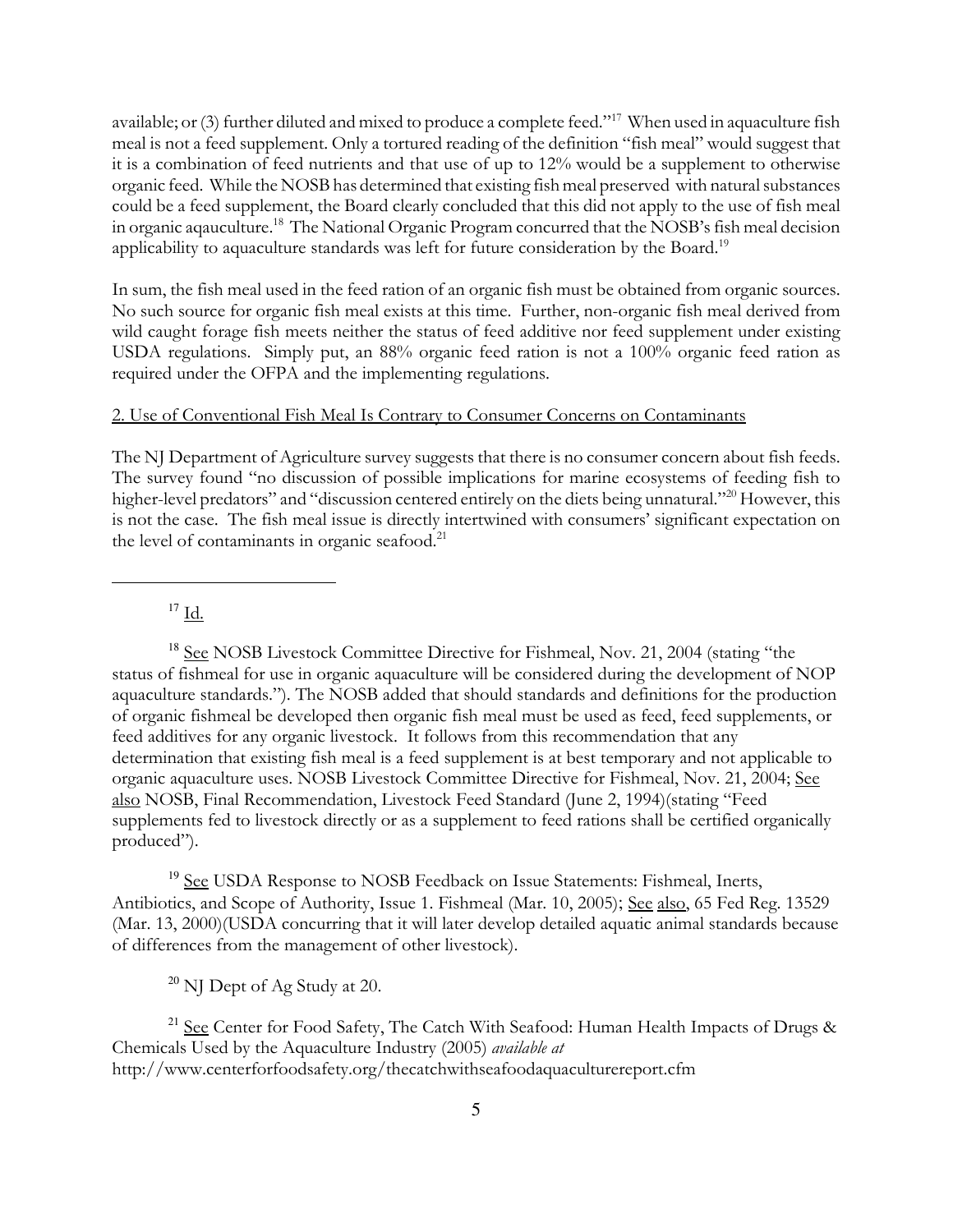Farmed salmon has been documented to have a much higher concentration of environmental contaminants than wild salmon.<sup>22</sup> Among these environmental contaminants are PCBs, polychlorinated biphenyls once used as lubricants and coolants but banned in the 1970's due to their extreme toxicity. Although these chemicals have been banned for many years, they are long-living pollutants that cycle through the ecosystem and still persists in the environment today. Scientists also believe that PCBs are carried in the air from other countries where the chemicals are still being used.<sup>23</sup>

In 2000, a technical review body of the European Commission found that fish meal in Europe was the animal feed that was most heavily contaminate with PCBs and dioxin.<sup>24</sup> A small study done in Canada examined the concentrations of environmental contaminants in farmed salmon and found that the levels of contaminants, such as PCBs and dioxins, were three to six times the levels recommended by the World Health Organization.<sup>25</sup> A sampling done in Scotland found "surprisingly high" levels of PCBs, and United Kingdom samplings found levels of DDT and chlordane in nearly all samples of farmed salmon.<sup>26</sup>

In the largest study ever to compare pollutants found in wild and farmed salmon, Ronald Hites sampled and analyzed over two metric tons of farmed and wild salmon from around the world.<sup>27</sup> The study found that farm-raised salmon contained significantly higher concentrations of environmental contaminants than those found in wild-caught salmon.<sup>28</sup> The study also reported that farmed salmon obtained from Europe contained higher concentrations of contaminants than those farmed in North and South America.<sup>29</sup> In May 2005, the authors of this study issued a new study finding that to achieve

<sup>23</sup> Robert McClure & Lisa Stiffler, Sound's Salmon Carry High PCB Levels but State Says Health Benefits of Eating the Fish Outweigh Risks, Seattle Post-Intelligencer, Jan. 15, 2004.

<sup>24</sup> European Commission, Opinion of the Scientific Committee on Animal Nutrition on Dioxin Contamination of Feedingstuffs and Their Contribution to the Contamination of Food of Animal Origin (2000), *available at* http://ec.europa.eu/food/fs/sc/scan/out55\_en.pdf

<sup>25</sup> Michael Weber, What Price Farmed Fish, 28, SeaWeb, (2003) (citing M.D.L. Easton et al., Preliminary Examination of Contaminant Loadings in Farmed Salmon, Wild Salmon and Commercial Salmon Feed, 46 (7) Chemosphere 1053 (Feb. 2002)), available at http://www.seaweb.org/resources/sac/pdf/WhatPriceFarmedFish\_low.pdf.

 $26$  Id.

<sup>28</sup> Id. at 227.

<sup>29</sup> Id. at 228.

<sup>&</sup>lt;sup>22</sup> Ronald A. Hites et al., Global Assessment of Organic Contaminants in Farmed Salmon, 303 SCIENCE 226 (Jan. 9, 2004) [hereinafter "Hites, et al."], available at http://www.pewtrusts.com/pdf/salmon\_study.pdf.

 $27$  Hites, et al., at 226.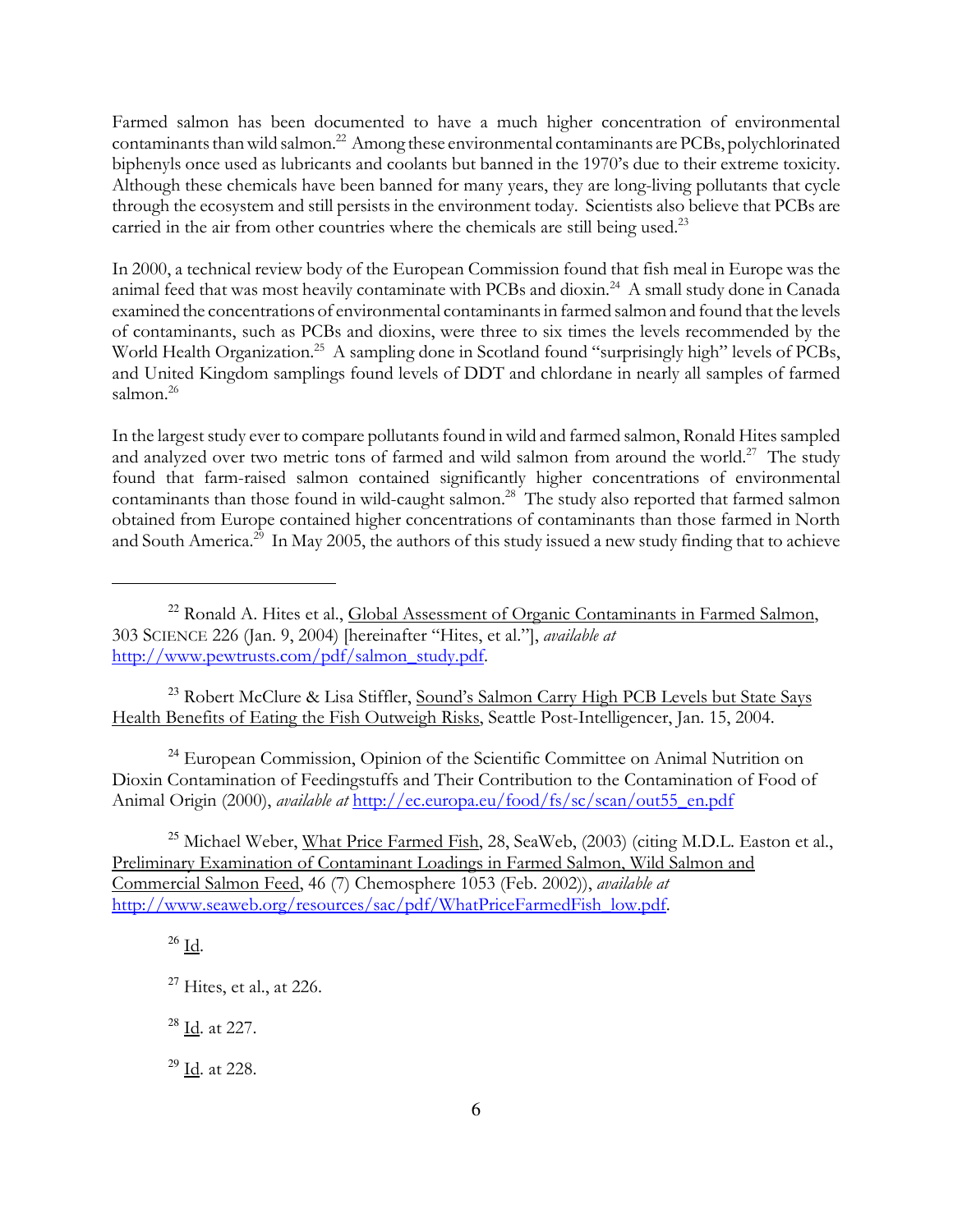a cancer risk "in the middle of the U.S. EPA's acceptable risk range consumption of farmed salmon must be effectively eliminated."<sup>30</sup>

Farmed fish contain much higher levels of environmental contaminants than do wild fish because they are fed a diet that is high in fish oils and fish meal that is primarily obtained from small pelagic fish. Small pelagic fish in polluted waters accumulate these chemicals in their fat. Fish that are higher on the food chain, such as salmon, consume these contaminated fish and accumulate the chemicals in their fat.<sup>31</sup> Fewer chemicals accumulate in wild salmon because their diet contains less of the contaminated fats and because they get more exercise, reducing their own fat levels.<sup>32</sup>

There are significant human health risks in consuming toxic environmental contaminants. Environmental contaminants such as PCBs and dioxins are "considered among the most toxic of manmade chemicals and are thought to cause cancer, disrupt the endocrine system, cause developmental and reproductive problems, and other health problems."<sup>33</sup>

The Hites study mentioned above used health guidelines set by EPA to assess the health risks of environmental contaminants. EPA sets health guidance levels for PCBs in wild-caught fish, and FDA sets the limits for commercially-sold fish.<sup>34</sup> The Hites study found that the contaminant levels did not exceed FDA's limits but far exceeded EPA's levels. Hites' study relied upon EPA's standards, finding that EPA's approach is "designed to manage health risks by providing risk-based consumption advice regarding contaminated fish," whereas FDA's approaches "are not strictly health-based, do not address the health risks of concurrent exposure to more than one contaminant, and do not provide guidance for acceptable levels of toxaphene and dioxins in fish tissue."<sup>35</sup>

 $31 \underline{\text{Id}}$ .

<sup>32</sup> See Gina Kolata, Farmed Salmon Have More Contaminants Than Wild Ones, Study Finds, NY Times, Jan. 9, 2004; Juliet Eilperin, Farmed Salmon Raise Concerns, Wash. Post, Aug. 11, 2004, at A03.

<sup>33</sup> Weber, at 28 (citing J.K. Huwe, Dioxins in Food: A Modern Agricultural Perspective, 50 J. Agric. Food Chem. 1739 (2002)).

<sup>34</sup> Environmental Working Group, PCBs in Farmed Salmon (EPA's standards were updated in 1999 based upon the most up to date science whereas FDA has not updated its limits since 1984. The limits set by each agency are dramatically different. EPA's limits are 500 times more protective than the limits set by FDA.), available at http://www.ewg.org/reports/farmedPCBs.

<sup>35</sup> Hites, et al., at 228 (citing EPA, 2 Guidance for Assessing Chemical Contaminant Data for Use in Fish Advisories: Risk Assessment and Fish Consumption Limits (2000), available at http://www.epa.gov/ost/fishadvice/volume2/index.html); Ctr. for Food Safety & Applied

<sup>&</sup>lt;sup>30</sup> J.A. Foran, et al., Risk-Based Consumption Advice For Farmed Atlantic and Wild Pacific Salmon Contained With Dioxins and Dioxin-like Compounds, ENVTL. HEALTH PERSP. 552-6 (May 2005).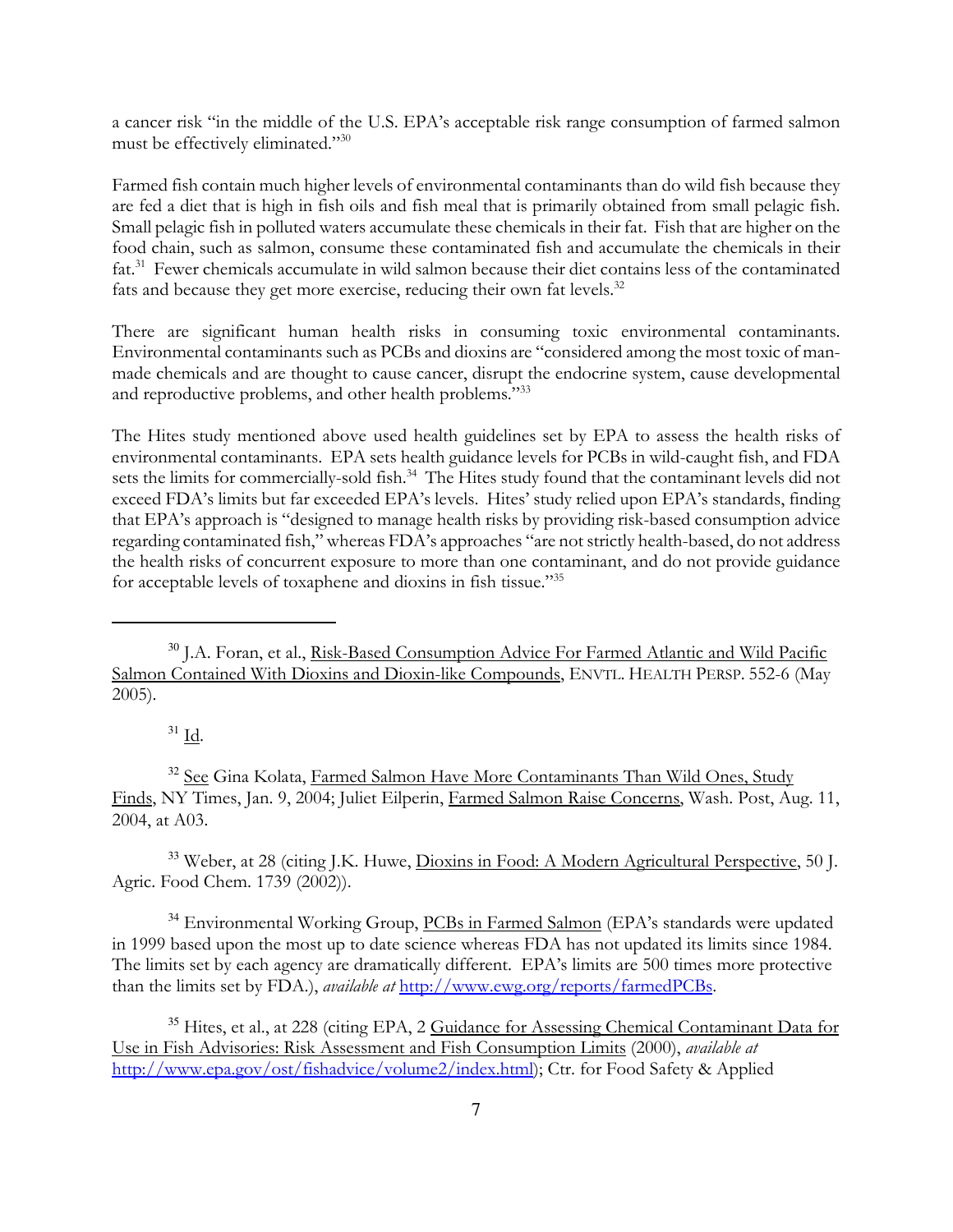The Hites study concluded by finding that the "consumption of farmed salmon may result in exposure to a variety of persistent bioaccumulative contaminants with the potential for an elevation in attendant health risks."<sup>36</sup> This study and others indicate that fish meal usage, especially in salmon aquaculture, is directly linked to an increase in the contaminant levels of the end product. If consumers expect fewer contaminants in organic fish, allowing use of fish meal derived from wild caught fish is in direct conflict with such expectations.

### 3. Use of Fishmeal Is an Unsustainable Practice and Harms The Environment

As indicated in the NJ Department of Agriculture polling, nearly 60% of consumers will purchase organic seafood with the understanding that the organic seafood product is better for the environment. Underlying this expectation is an understanding that organic systems are designed to avoid ecologically damaging production methods. The allowance of fish meal directly undermines this consumer expectation. Moreover, it is contrary to the intent of organic practices as established by current regulation. Under the existing regulations "organic production" is defined to be a system that integrates practices that "promote ecological diversity and conserve biodiversity."<sup>37</sup> The use of fish meal as feed for organic aquaculture contradicts such intent.

Fish meal and fish oil are used for carnivorous species such as salmon and shrimp. The fish meal and fish oil come from wild caught fish such as mackerel, herring, menhaden and anchovies. Scientists estimate that producing a pound of farmed-raised shrimp, stripped bass or salmon requires more than twice the amount of wild caught fish.<sup>38</sup> While the 12% of a feed ration limitation may alter this equation, fish meal's use will still support an industrial-style system that supports large catches of forage fish for use as fish meal. The use of large quantities of wild caught forage fish to support any farmed fish, whether it is called organic or not, does not conserve biodiversity and directly affects the health and sustainabilility of marine ecosystems.<sup>39</sup> As the U.S. Ocean Commission stated, "obtaining fishmeal

<sup>36</sup> Id. at 229.

 $37$  7 C.F.R.  $\Diamond$  205.2. The USDA has stated that the intention of this definition is to require the use of the preservation biodiversity and reflects a dynamic, interactive relationship with such conservation efforts. 65 Fed. Reg. 80550 (Dec. 21, 2000); See also USDA, Report and Recommendations on Organic Farming (1980)(USDA recognizing that organic agriculture seeks "to establish ecologically harmonious, resource efficient, and nutritionally sound agricultural methods.")

<sup>38</sup> See Pew Oceans Commission, America's Living Oceans: Charting A Course for Sea Change (2003) at 73-79 (discussing marine aquaculture) *available at* http://www.pewtrusts.org/pdf/env\_pew\_oceans\_final\_report.pdf

<sup>39</sup> See Pew Oceans Commission, Marine Aquaculture in the United States (citing Naylor, et al., Effect of Aquaculture on World Fish Supplies, NATURE 405:1017-1024 (2000))

Nutrition, Food & Drug Admin., Fish and Fisheries Products Hazards and Controls Guidance, available at http://www.cfsan.fda.gov/~acrobat/haccpc09.pdf.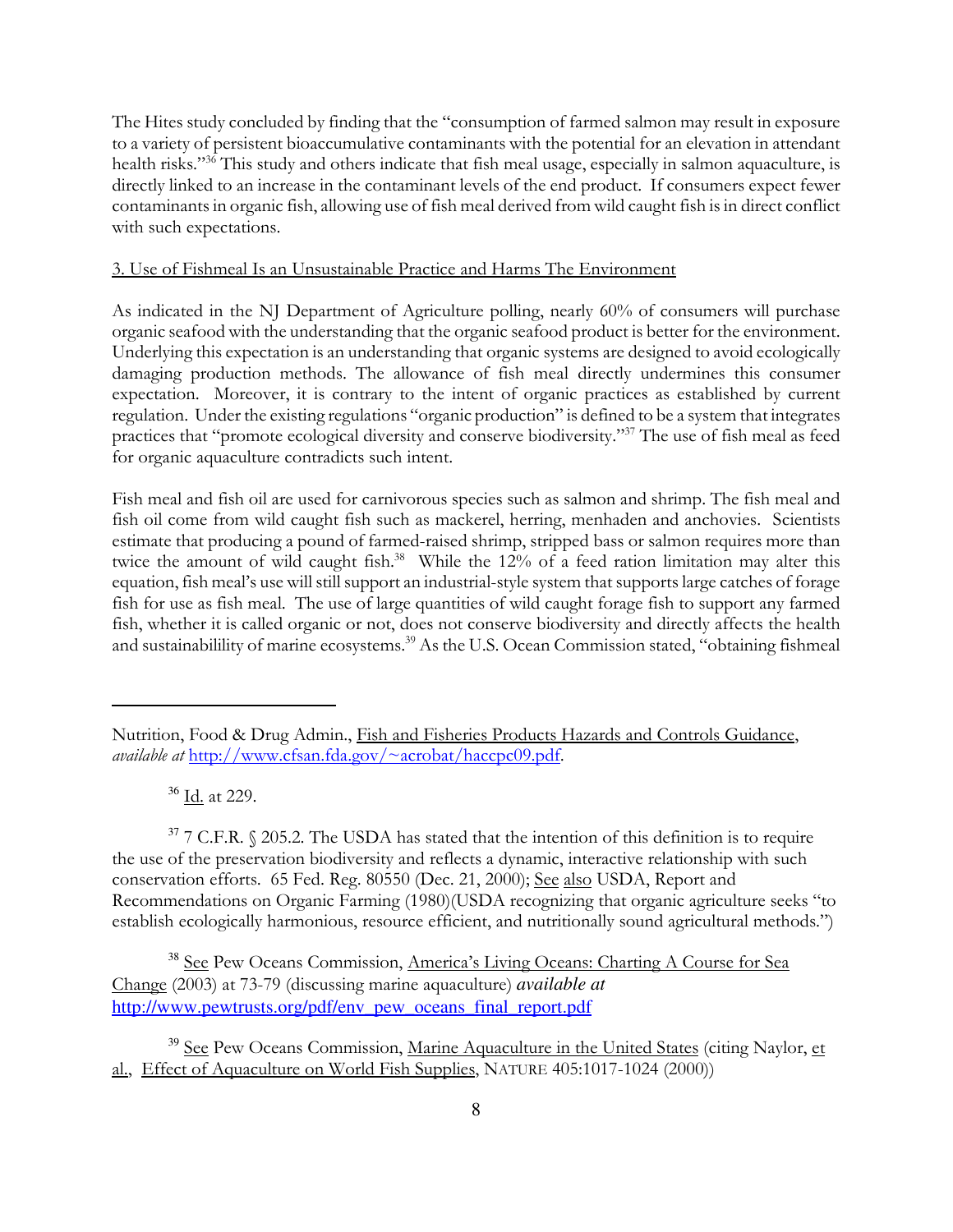from traditional wild harvest practices may increase the pressure on fisheries that are fully exploited."<sup>40</sup>

Protecting key forage species is a key starting point to the ecosystem management of fisheries including protection of biodiversity. Forage fish play a significant role for ocean predators and form a fundamental base of the food web for aquatic and non-aquatic predators. A number of studies suggest that depletions in forage fisheries harm the availability of food for numerous predators from wild stripped bass to migratory seabirds.<sup>41</sup> Allowing organic systems to support the depletion of wild forage fish for use as fish meal will continue to harm ecosystems and negatively affect biodiversity in contravention of the existing regulations.

#### IV. Sources of Fish Meal

In attempting to mitigate the ecological impacts associated with fish meal use, the Board suggests that an option is to allow only fish meal made from forage fish harvested from fisheries that are not overburdened or do not meet a "maximum sustainable yield" basis. CFS believes such a process would be extremely difficult, if not impossible, to verify absent an extraordinary new traceability system for fish meal manufacturers. Regardless, the proposed use of domestic or foreign fisheries management classifications is similarly unworkable, and it would not serve the objective of preventing ecological harm to fisheries for several reasons.

First, the existing domestic fisheries management system does not adequately account for the health of forage fisheries and is widely recognized as being inadequate. According to some estimates, the National Marine Fisheries Service does not know whether 70% of all of the nation's fish stocks are overfished or not.<sup>42</sup> Futher, the single-stock management approaches used in such designations has been criticized for its failure to sufficiently consider and protect greater ecosystem management of fisheries.<sup>43</sup>

Beyond the U.S., reliance on fisheries management designations to protect against the ecological impacts cause by forage fisheries depletion would be even less satisfactory. Many countries lack mechanisms

<sup>41</sup> See National Coalition for Marine Conservation, Taking the Bait - Are America's Fisheries Out-Competing Predators for Their Prey? (August 2006)(highlighting a number of studies examining the effects of diminished forage fish availability on various predators).

<sup>42</sup> See e.g. Marine Fisheries Conservation Network, ShellGame: How the Federal Government is Hiding the Mismanagement of Our Nation's Fisheries (2006), available at http://www.conservefish.org/site/pubs/network\_reports/shellgame\_lowres.pdf.

<sup>43</sup> See e.g. Taking the Bait (discussing flaws and failures in current fisheries management approaches as they relate to forage fish).

 $40$  U.S. Commission on Ocean Policy, An Ocean Blueprint for the  $21<sup>st</sup>$  Century (2004) Commission, at 331, available at http://www.oceancommission.gov/documents/full\_color\_rpt/welcome.html